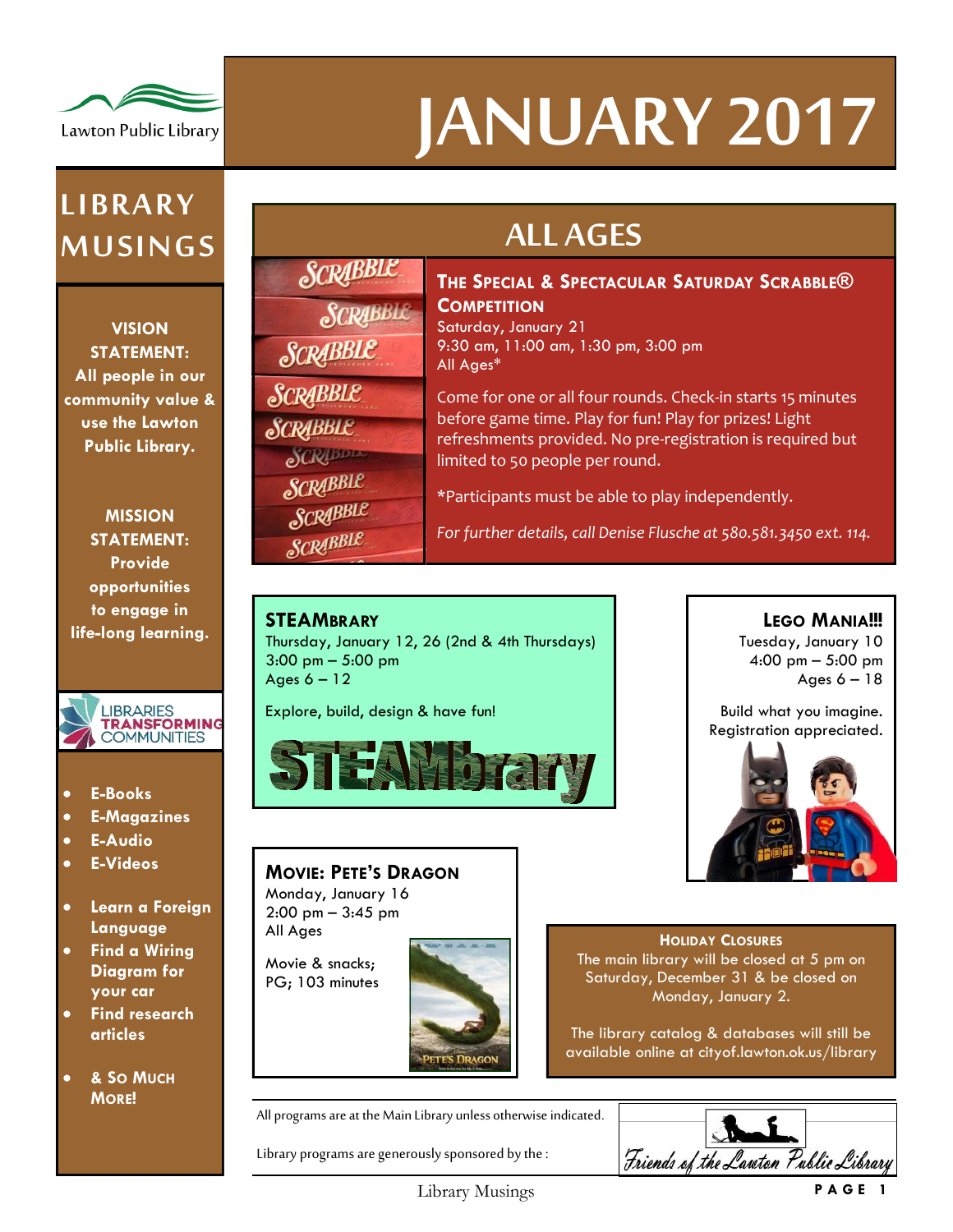## **CHILDREN'S CORNER**

#### **ALPHABET ALLEY**

Every Tuesday, January 3, 10, 17, 24, 31 10:00 am – 10:30 am Ages 3 – 6 & caregivers

Have fun learning about letters through stories, rhymes, activities & songs that encourage early literacy.

#### **READ IT, MAKE IT, TAKE IT**

Thursday, January 12, 26 (2nd & 4th Thursday) 10:00 am – 10:30 am Ages 3 – 6 & caregivers

Hear a story & make a related craft to take home.

#### **SIDE BY SIDE STORY TIME**

Every Friday, January 6, 13, 20, 27 10:00 am – 10:30 am Ages  $0 - 3$  & caregivers

Enjoy lap time with infants while learning fun songs, rhymes, & fingerplays that promote early literacy.

#### **PAJAMA STORYTIME**

Monday, January 30 (last Monday of the month) 7:00 pm – 7:30 pm Ages  $0 - 3$  & caregivers

Kids can wear their pajamas & bring their blanket & a favorite stuffed friend to cuddle up with for bedtime stories, songs, & rhymes.



#### **LOCATIONS & HOURS**

**Main Library** 110 SW 4<sup>th</sup> Street Lawton, OK 73501 580.581.3450

580.581.3457

Mon – Wed 9:00 am – 8:00 pm Thu – Sat 9:00 am – 6:00 pm Sunday CLOSED

#### **Kathleen Wyatt Nicholson Branch Library** 1304 NW Kingswood Road Lawton, OK 73505

Tue 12:00 pm – 5:00 pm Thu 12:00 pm – 5:00 pm Sat 10:00 am – 3:00 pm cityof.lawton.ok.us/library

#### **LIBRARY BOARD**

Chair Patty Neuwirth Vice Chair \_\_\_ Susan Kremmer Member\_\_\_\_\_\_Frantzie Couch Member\_\_\_\_\_\_\_ Eunice Edison Member **Tom Rine** 

The next library board meeting is Wednesday, January 11 @ 4:00 pm in the Main Library. The public is invited to all meetings.

#### **FRIENDS OF THE LIBRARY**

President \_\_\_\_\_\_\_ Jenny Breeden Vice Pres. \_\_\_\_\_\_\_\_\_\_\_Sue Smith Treasurer\_\_\_\_\_Patty Neuwirth Secretary \_\_\_\_Frantzie Couch

The Friends of the Library meet quarterly. The next meeting is January 23 at 12 noon.

Support your Friends of the Library. Become a member today! Annual membership is just \$10.00 per person or \$20.00 per family.

#### **SUPPORT THE LIBRARY**

- Adopt-A-Magazine
- Friends of the Library
- Gifts & Memorials
- Smile Amazon
- Volunteering

We are pleased to provide assistance. If you need help, just ask.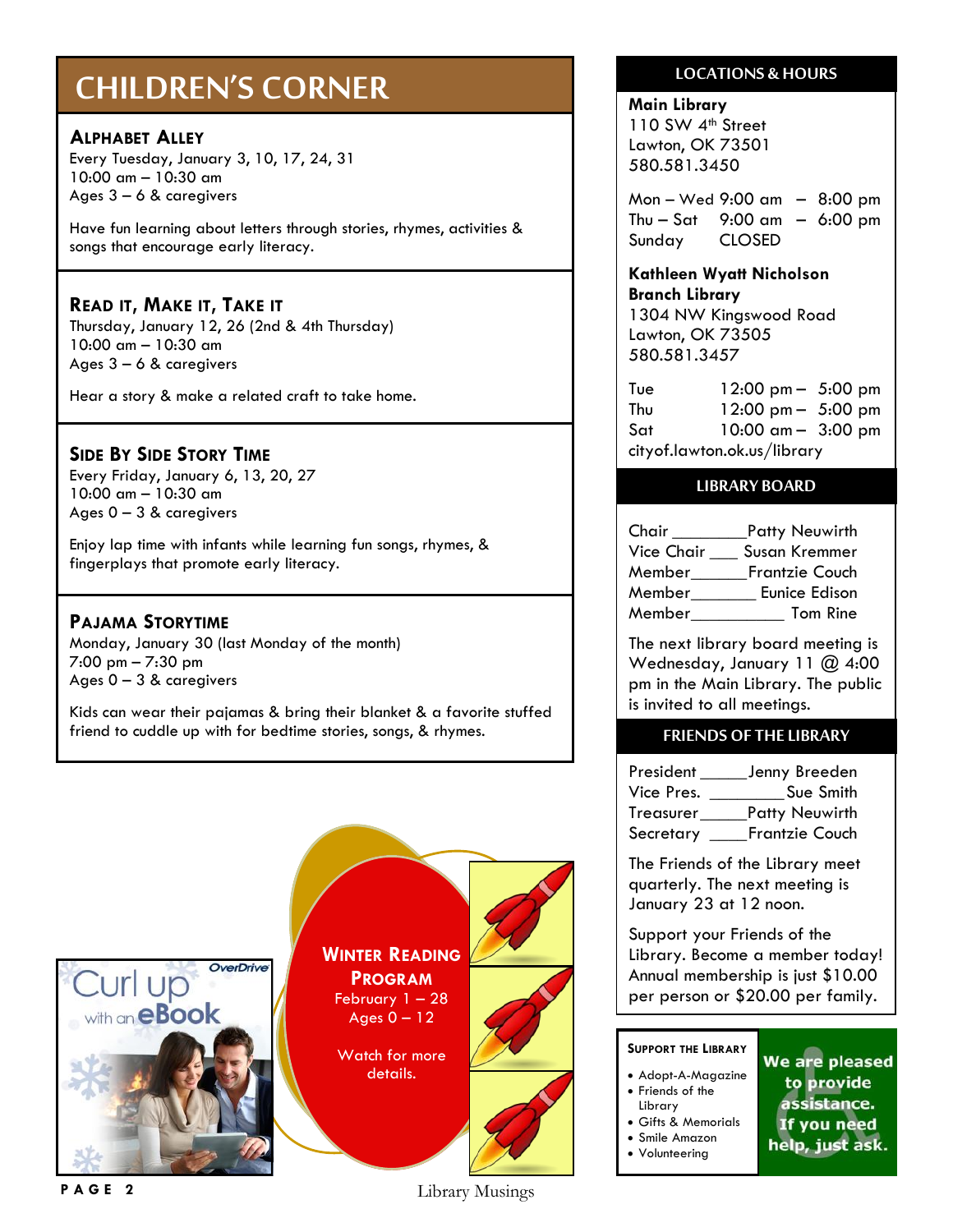| <b>JANUARY 2017</b> |                                                   |                                                                                                    |                                |                                                      |                                     |                            |  |
|---------------------|---------------------------------------------------|----------------------------------------------------------------------------------------------------|--------------------------------|------------------------------------------------------|-------------------------------------|----------------------------|--|
| <b>Sun</b>          | <b>Mon</b>                                        | <b>Tue</b>                                                                                         | <b>Wed</b>                     | <b>Thu</b>                                           | Fri                                 | <b>Sat</b>                 |  |
| $\boldsymbol{l}$    | $\overline{2}$<br>Library<br>Closed               | $\mathfrak{Z}$<br>10:00 am<br>Alphabet Alley<br>4:00 pm<br>TAB<br>5:00 pm<br><b>Teen Games</b>     | $\overline{4}$                 | 5                                                    | 6<br>10:00 am<br><b>Story Time</b>  | $\overline{7}$             |  |
| 8                   | 9                                                 | 10<br>10:00 am<br><b>Alphabet Alley</b><br>4:00 pm<br>Lego Mania<br>6:00 pm<br><b>Page Turners</b> | 11<br>4:00 pm<br>Library Board | 12<br>10:00 am<br>Read It<br>$3:00$ pm<br>STEAMbrary | 13<br>10:00 am<br><b>Story Time</b> | 14                         |  |
| 15                  | 16<br>2:00 pm<br>Movie<br>6:30 pm<br><b>SWOGS</b> | 17<br>10:00 am<br><b>Alphabet Alley</b>                                                            | 18                             | 19                                                   | 20<br>10:00 am<br><b>Story Time</b> | 21<br>10:00 am<br>Scrabble |  |
| 22                  | 23<br>12:00 noon<br>Friends                       | 24<br>10:00 am<br>Alphabet Alley                                                                   | 25                             | 26<br>10:00 am<br>Read It<br>$3:00$ pm<br>STEAMbrary | 27<br>10:00 am<br><b>Story Time</b> | 28                         |  |
| 29                  | 30<br>7:00 pm<br>Storytime                        | 31<br>10:00 am<br>Alphabet Alley<br>5:00 pm<br>Teen Book Club                                      |                                |                                                      |                                     |                            |  |